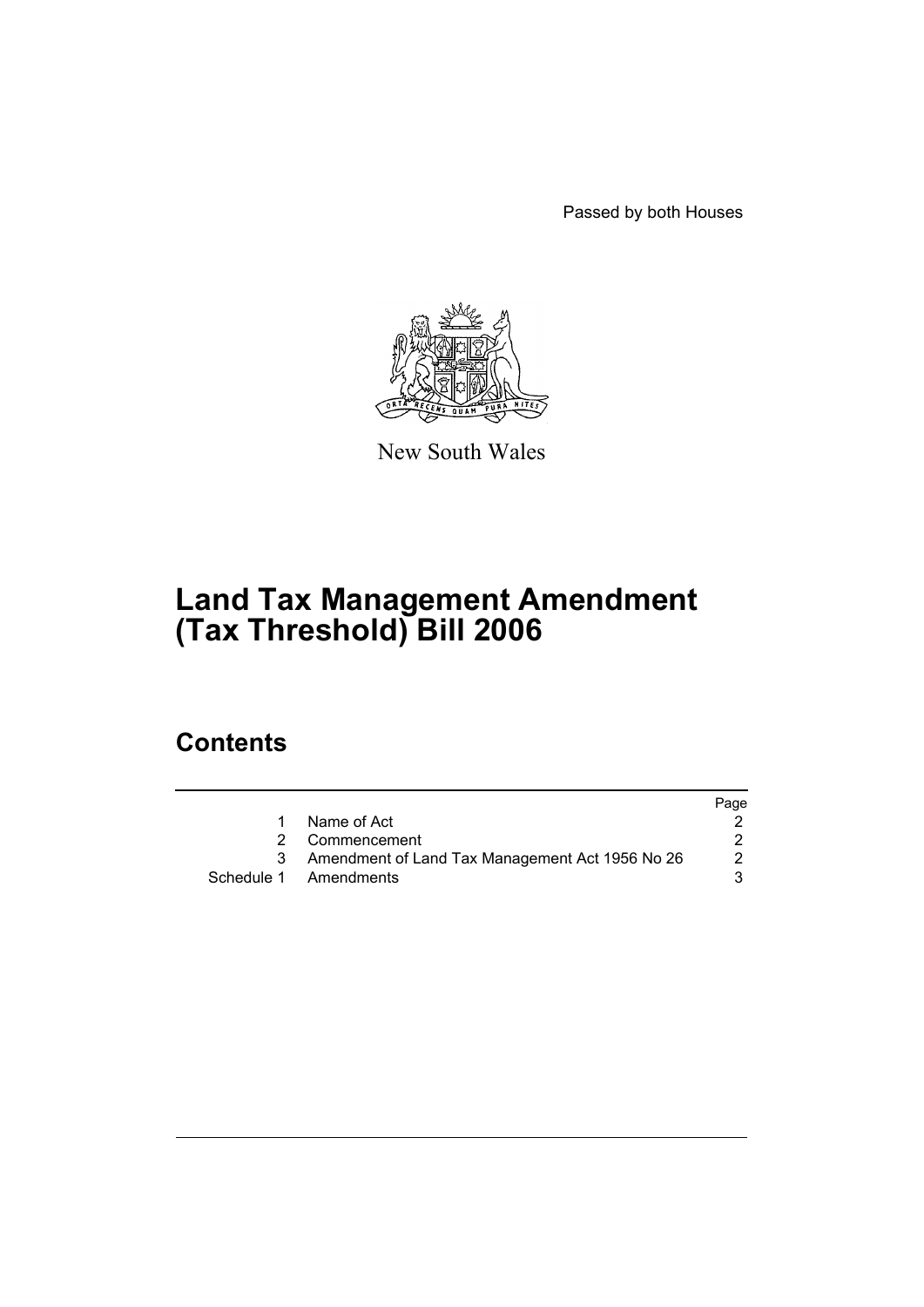*I certify that this PUBLIC BILL, which originated in the LEGISLATIVE ASSEMBLY, has finally passed the LEGISLATIVE COUNCIL and the LEGISLATIVE ASSEMBLY of NEW SOUTH WALES.*

> *Clerk of the Legislative Assembly. Legislative Assembly, Sydney, , 2006*



New South Wales

## **Land Tax Management Amendment (Tax Threshold) Bill 2006**

Act No , 2006

An Act to amend the *Land Tax Management Act 1956* to increase the land tax threshold.

*I have examined this Bill, and find it to correspond in all respects with the Bill as finally passed by both Houses.*

*Chairman of Committees of the Legislative Assembly.*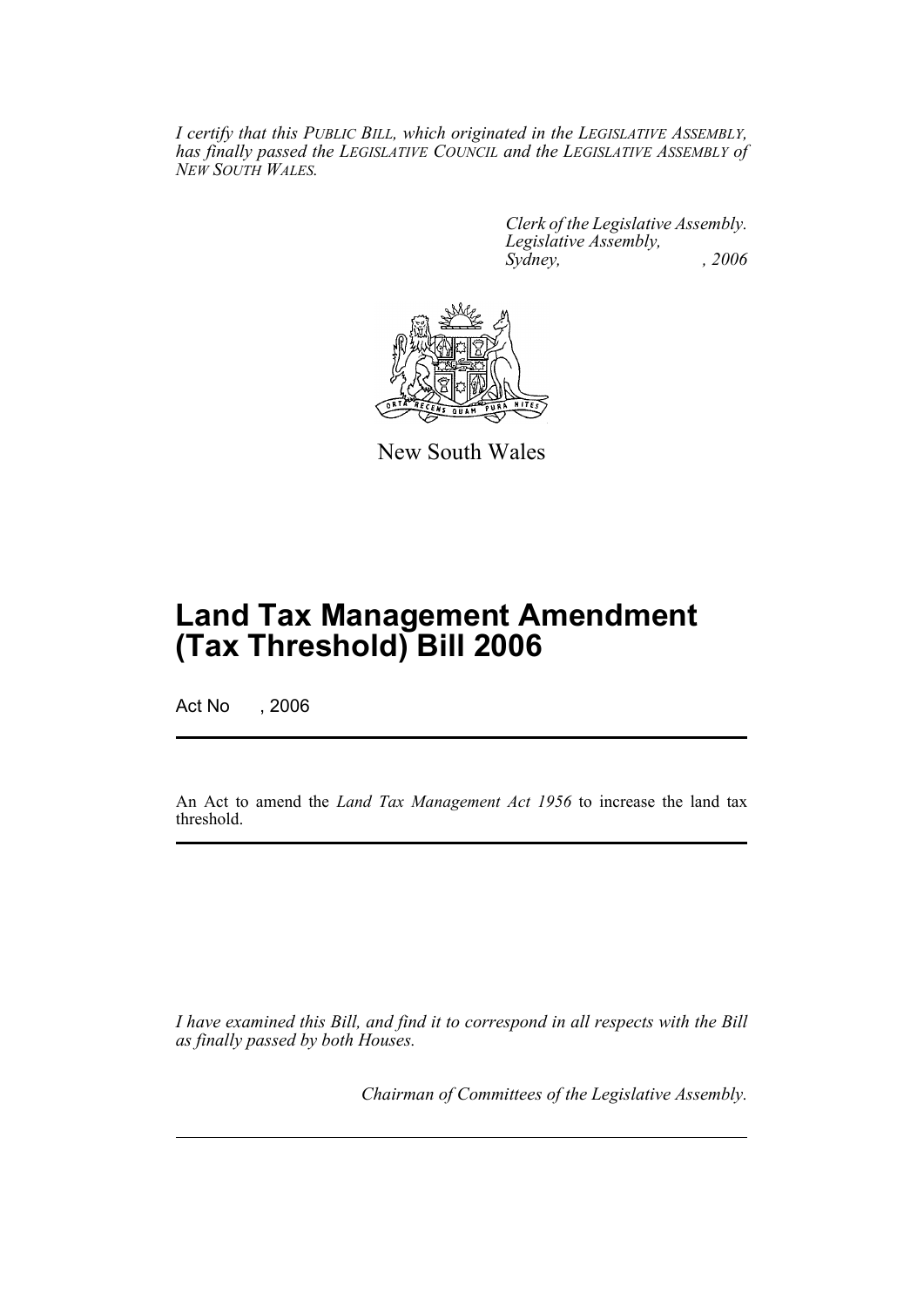#### **The Legislature of New South Wales enacts:**

#### **1 Name of Act**

This Act is the *Land Tax Management Amendment (Tax Threshold) Act 2006*.

#### **2 Commencement**

This Act is taken to have commenced on 31 December 2005.

#### **3 Amendment of Land Tax Management Act 1956 No 26**

The *Land Tax Management Act 1956* is amended as set out in Schedule 1.